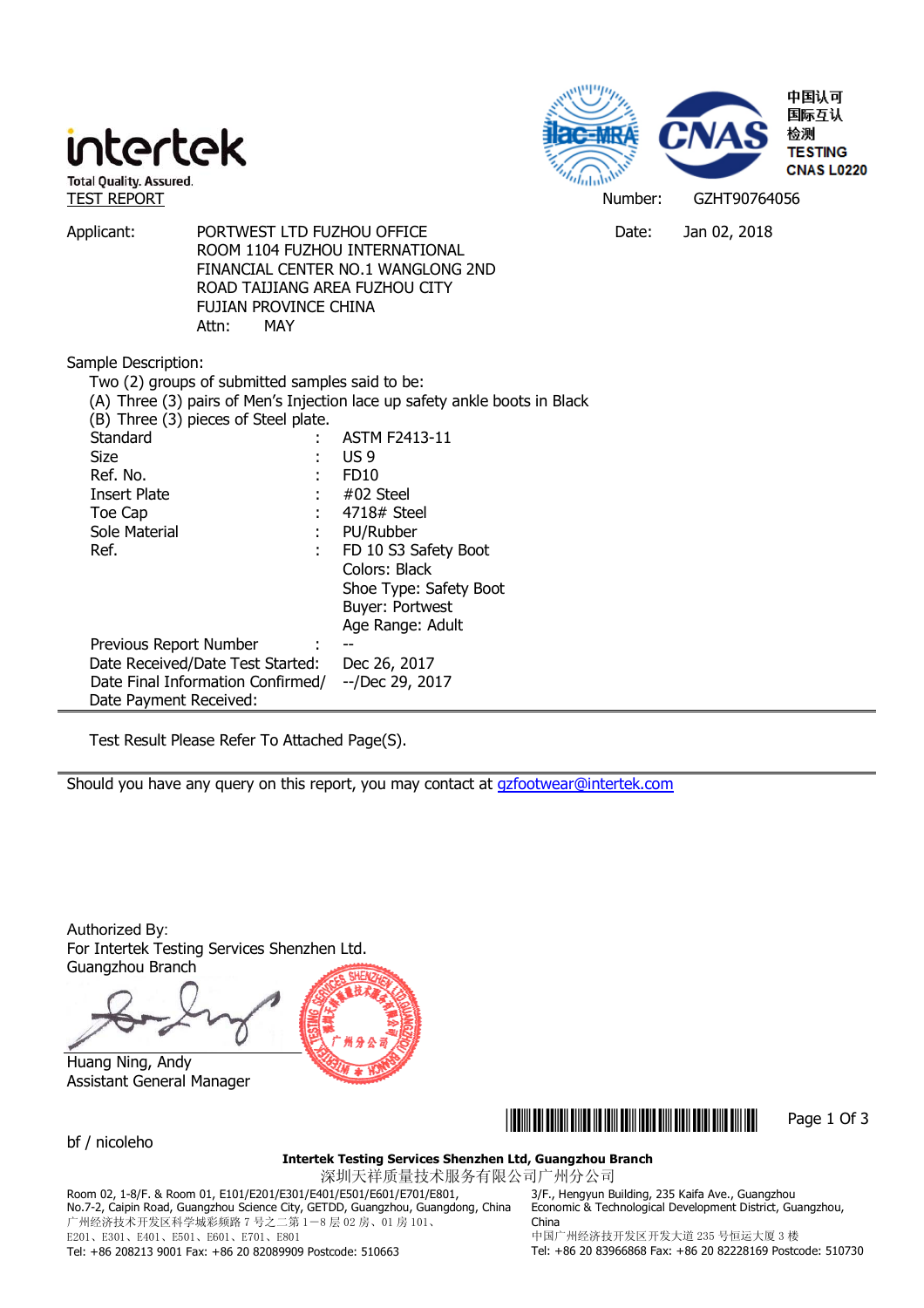## intertek



" Total Quality. Assured.<br>TEST REPORT Number: GZHT90764056 Tests Conducted (As Requested By The Applicant)

1 Impact Resistance For Whole Footwear (ASTM F2412-11, I/75)

|        | (A)                       | <b>ASTM F2413</b><br>Requirement | Pass/Fail |
|--------|---------------------------|----------------------------------|-----------|
|        | Interior Height Clearance |                                  |           |
| Left:  | 18.7 mm                   | $\geq$ 12.7 mm                   | Pass      |
| Left:  | $17.3 \text{ mm}$         | $\geq$ 12.7 mm                   | Pass      |
| Right: | $16.3 \text{ mm}$         | $\geq$ 12.7 mm                   | Pass      |
|        |                           |                                  |           |

## 2 Compression Resistance For Whole Footwear (ASTM F2412-11, C/75)

| (A)                              | ASTM F2413<br>Requirement | Pass/Fail |
|----------------------------------|---------------------------|-----------|
| <b>Interior Height Clearance</b> |                           |           |
| $20.0$ mm                        | $\geq$ 12.7 mm            | Pass      |
| $17.3 \text{ mm}$                | $\geq$ 12.7 mm            | Pass      |
| $18.0$ mm                        | $\geq$ 12.7 mm            | Pass      |
|                                  |                           |           |

3 Puncture Resistance For Puncture Resistant Devices (ASTM F2412-11, 11)

|        | (B)                                                                                                | ASTM F2413<br>Requirement | Pass/Fail |
|--------|----------------------------------------------------------------------------------------------------|---------------------------|-----------|
| Left:  | The Test Pin Did Not Penetrate Beyond The Face Of<br>The Material Nearest The Foot Before 1 200 N. | Min. 1 200 N $(*)$        | Pass      |
| Right: | The Test Pin Did Not Penetrate Beyond The Face Of<br>The Material Nearest The Foot Before 1 200 N. | Min. 1 200 N $(*)$        | Pass      |
| Right: | The Test Pin Did Not Penetrate Beyond The Face Of<br>The Material Nearest The Foot Before 1 200 N. | Min. $1200 N (*)$         | Pass      |

Remark: \* = The Test Pin Does Not Visually Penetrate Beyond The Face Of The Material Nearest The Foot.

This report is made solely on the basis of your instructions and/or information and materials supplied by you. It is not intended to be a recommendation for any particular course of action. Intertek does not accept a duty of care or any other responsibility to any person other than the Client in respect of this report and only accepts liability to the Client insofar as is expressly contained in the terms and conditions governing Intertek's provision of services to you. Intertek makes no warranties or representations either express or implied with respect to this report save as provided for in those terms and conditions. We have aimed to conduct the Review on a diligent and careful basis and we do not accept any liability to you for any loss arising out of or in connection with this report, in contract, tort, by statute or otherwise, except in the event of our gross negligence or wilful misconduct.

/ nicoleho Page 2 Of 3

#### **Intertek Testing Services Shenzhen Ltd, Guangzhou Branch**

深圳天祥质量技术服务有限公司广州分公司 Room 02, 1-8/F. & Room 01, E101/E201/E301/E401/E501/E601/E701/E801, No.7-2, Caipin Road, Guangzhou Science City, GETDD, Guangzhou, Guangdong, China 广州经济技术开发区科学城彩频路 7 号之二第 1-8 层 02 房、01 房 101、 E201、E301、E401、E501、E601、E701、E801 Tel: +86 208213 9001 Fax: +86 20 82089909 Postcode: 510663

3/F., Hengyun Building, 235 Kaifa Ave., Guangzhou Economic & Technological Development District, Guangzhou, China 中国广州经济技开发区开发大道 235 号恒运大厦 3 楼 Tel: +86 20 83966868 Fax: +86 20 82228169 Postcode: 510730